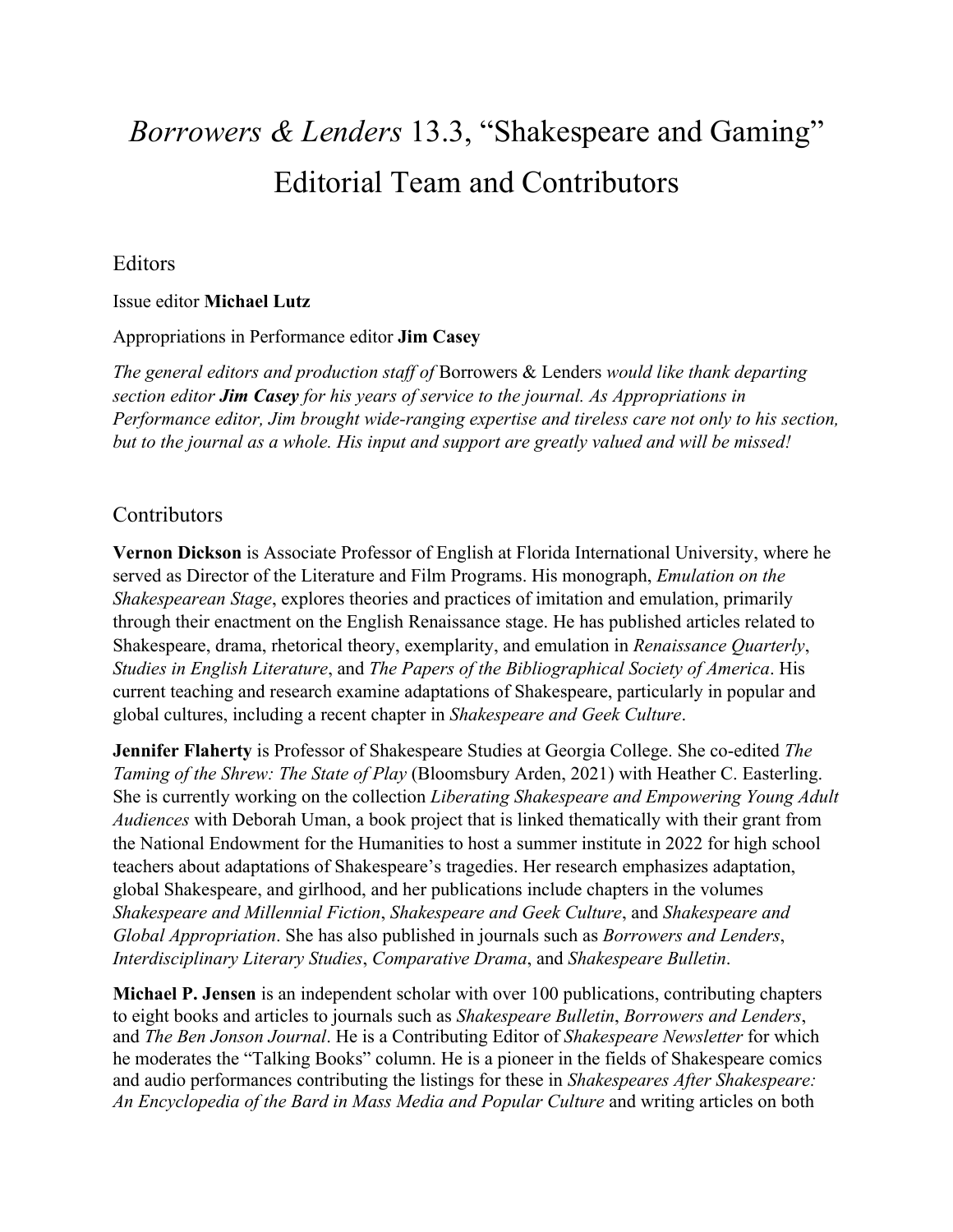subjects for several publications. He is the author of *Battle of the Bard: Shakespeare on U.S. Radio in 1937*, the first monograph on audio Shakespeare.

**Michael Lutz** is a Lecturer at the Massachusetts Institute of Technology, where he is also a Research Assistant to Diana Henderson for the open online course *Global Shakespeares: Re-Creating the Merchant in Venice*. He studies intersections of early modern drama, historical humanism, new media, and games, and is currently working on a monograph, *Speculative Humanism on the Shakespearean Stage*, as well as a short volume on the multimedia webcomic *Homestuck* and its fandom. He has published on Shakespeare in *Modern Philology* and the *Journal of Narrative Theory*. With Cameron Kunzelman of Mercer University, he is also co-host of the podcast *Game Studies Study Buddies*.

**Caitlin Mahaffy** is a Ph.D. candidate in English literature at Indiana University, Bloomington. She will defend her dissertation in May 2022. Her research proposes that English Renaissance literature presents a counter-tradition to humanism by exploring how early modern literary thinkers contradicted humanist philosophy in their work, especially in representations of plants and nonhuman animals. Other research interests include performance studies, game studies, and queer theory. Her work was previously published in *The Ben Jonson Journal* and she is excited to contribute to this special issue of *Borrowers and Lenders.*

**Andrei Nae, Ph.D.**, is Assistant Lecturer at the University of Bucharest where he teaches game studies and twentieth-century American literature. Between 2017 and 2019 he worked as key expert in the research project "Borderland Shakespeare" financed by UEFISCDI where he focused on digital remediations of Shakespeare. Since 2019, he has been the principal investigator and manager of the research project "Colonial Discourse in Video Games" financed by the same institution. He is also the author of *Immersion, Narrative, and Gender Crisis in Survival Horror Video Games* (Routledge**,** 2021).

#### Editorial Assistant Credits 13.3

The editors and production staff of *Borrowers and Lenders* would like to acknowledge the valuable assistance of these students in producing issue 13.3. Biographies were current at the time of the students' assistance in 2019-20.

**Abby Brunn** is a senior English major and Communication Studies minor at the University of Georgia. She has previously served as the President of the Phi Kappa Literary Society and interned with the University of Georgia Press. When she's not marking up essays for class, she loves playing tennis or basketball and dissecting new Taylor Swift albums.

**Ndudi "Du" Joseph Obichi** is a rising fourth-year student majoring in English/Pre-Law at the University of Georgia and a winner of UGA's Zell Miller scholarship. He writes: "I am a fast and eager learner, dedicated to finishing whatever I start and putting forth maximum effort. I love reading books, writing stories, watching films, and debating with my friends and family on anything I can possibly think of. When it comes to my motivation, I firmly believe that some